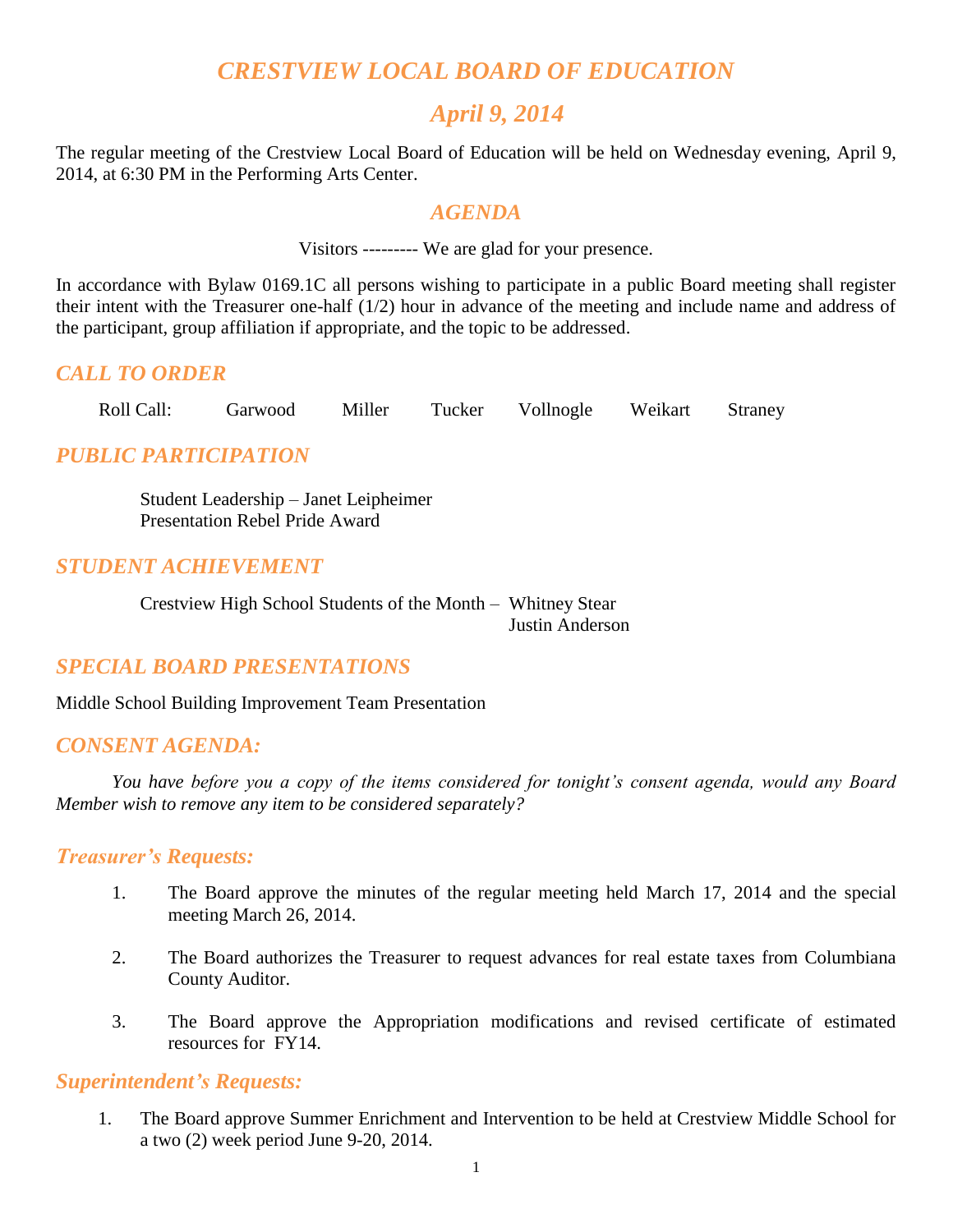- 2. The Board approve Elementary School Summer Enrichment and Intervention to be held at Crestview Elementary School for a two (2) week period June 16-26, 2014.
- 3. The Board approve High School Summer OGT Intervention to be held at Crestview High School for a one (1) week period June 16-20, 2014.
- 4. The Board approve the Mahoning Valley Manufacturing Coalition Education/Workforce Member membership dues for \$250.00 for 2014.
- 5. The Board grant supplemental contract to the following nonteaching personnel for the 2013-14 school year as per salary schedule for the assignments designated pursuant to O.R.C. 3313.53; all required reports are on file:

Evan Gottschalk – CHS Indoor Drumline

6. The Board grant supplemental contract to the following certificated personnel for the 2013-14 school year as per salary schedule for the assignment designated; all required reports are on file:

Stephanie Chizmar – CES Elementary Music

7. The Board approve the stipend payment to the following certificated personnel for the 2013-14 school year as per salary schedule for the assignments designated; all required reports are on file:

Lisa Campbell - Cooperating Teacher Supervision of student teachers

8. The Board grant a supplemental contract to the following certificated personnel for the 2013-2014 school year as per salary schedule for the assignment designated; pending receipt of all required report:

Eric Bable – CMS Volunteer Track Coach

9. The Board approve the following as a non-paid volunteer for the 2013-14 school year; pending receipt of all required reports:

Timothy Ridzon – CHS Volunteer Baseball Coach

10. The Board approve the following certificated personnel be placed on the approved substitute list for the 2013-14 school year, be granted a limited teaching contract, substitute basis only, according to salary schedule; all required reports are on file:

#### *High School, Middle School & Elementary School*

Heidi Troyer – Integrated Social Studies 7-12

## **END of CONSENT AGENDA**

Recommend the Board approve the consent agenda as presented:

Moved by \_\_\_\_, second by \_\_\_\_\_ to approve consent agenda. Vote yes: \_\_\_\_, \_\_\_\_, \_\_\_\_, Vote no: \_\_\_\_\_, \_\_\_\_, \_\_\_\_, \_\_\_\_, \_\_\_\_\_, Absent: \_\_\_\_\_, \_\_\_\_\_. Motion carried \_\_\_\_\_. Failed \_\_\_\_\_.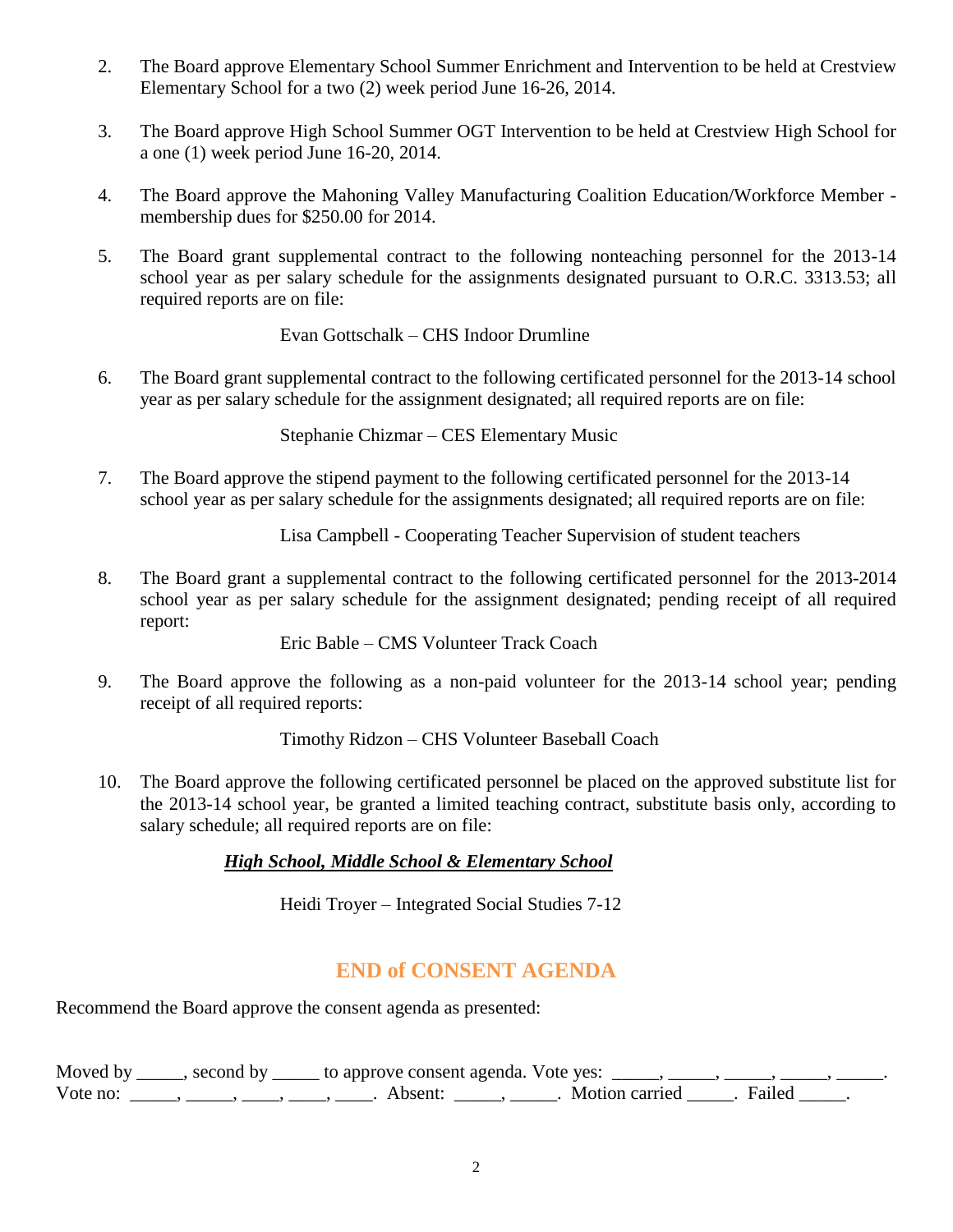## *Treasurer's Requests/Recommendations not included in Consent Agenda:*

- 1. Recommend: The Board approve financial reports and investments as prepared and presented. Moved by \_\_\_\_\_, second by \_\_\_\_\_. Vote yes:  $\_\_\_\_\_\_\_\_\_\_\_\_\_\_\_$  \_\_\_\_\_, \_\_\_\_\_, \_\_\_\_\_. Vote no:  $\_\_\_\_\_\_\$ \_\_\_\_\_, \_\_\_\_\_\_, \_\_\_\_\_\_\_. Absent: \_\_\_\_\_\_, \_\_\_\_\_\_. Motion carried \_\_\_\_\_\_. Failed \_\_\_\_\_.
- 2. The Board authorize the Superintendent and Treasurer to advertise for the following:
	- a. Access Road,Walking Track / pavement/repairs and sealing

Moved by \_\_\_\_\_, second by \_\_\_\_\_. Vote yes:  $\_\_\_\_\_\_\_\_\_\_\_\_\_\_\_$  \_\_\_\_\_, \_\_\_\_\_, \_\_\_\_\_. Vote no:  $\_\_\_\_\_\_\$ \_\_\_\_\_, \_\_\_\_\_\_, \_\_\_\_\_\_\_. Absent: \_\_\_\_\_\_, \_\_\_\_\_\_. Motion carried \_\_\_\_\_\_. Failed \_\_\_\_\_.

#### 3. Recommend: The Board accept donations from:

a. Crestview Hacker Backers \$1185.49 to CHS Golf b. NDC Heating  $& \text{Cooling}$ , Inc.  $\qquad$  \$ 50.00 to CHS Golf c. Holloway Insurance  $$ 50.00 \text{ to } CHS \text{ Golf}$ d. PHD Manufacturing  $$ 100.00$  to CHS Golf e. C. Tucker Cope  $$ 100.00$  to CHS Golf f. Club Hollywood 2 pair Volleyball antennas to CHS Volleyball g. Coca-Cola \$5,000.00 to CHS Public School Support h. Century Industries \$ 100.00 to CHS Golf

| Moved by second by |                     | Vote yes: |                     |        | vote no: |  |
|--------------------|---------------------|-----------|---------------------|--------|----------|--|
|                    | Absent <sup>.</sup> |           | Motion carried 2014 | Failed |          |  |

#### *Race To The Top:*

Mr. Miller

#### *Board Reports:*

| 1. | <b>Career Center Report</b>               | Mr. Tucker             |
|----|-------------------------------------------|------------------------|
| 2. | <b>Student Achievement Liaison Report</b> | Dr. Miller             |
|    | 3. Legislative Report                     | Mr. Weikart            |
| 4. | <b>Student Board Member Report</b>        | <b>Preston Straney</b> |

#### *Board Committee Reports:*

| 1. | Buildings & Grounds     | Mr. Vollnogle |
|----|-------------------------|---------------|
| 2. | <b>Athletic Council</b> | Mr. Garwood   |
|    | 3. Personnel            | Mr. Vollnogle |
|    | 4. Finance Audit        | Dr. Miller    |
| 5. | Policy                  | Dr. Miller    |
|    | 6. Communications       | Mr. Weikart   |
|    | 7. Insurance            | Mr. Vollnogle |

#### *Administrative Reports:*

| 1. | <b>Elementary School</b> | Mrs. Dangerfield |
|----|--------------------------|------------------|
| 2. | Middle School            | Mr. Richardson   |
|    | 3. High School           | Mrs. Dickson     |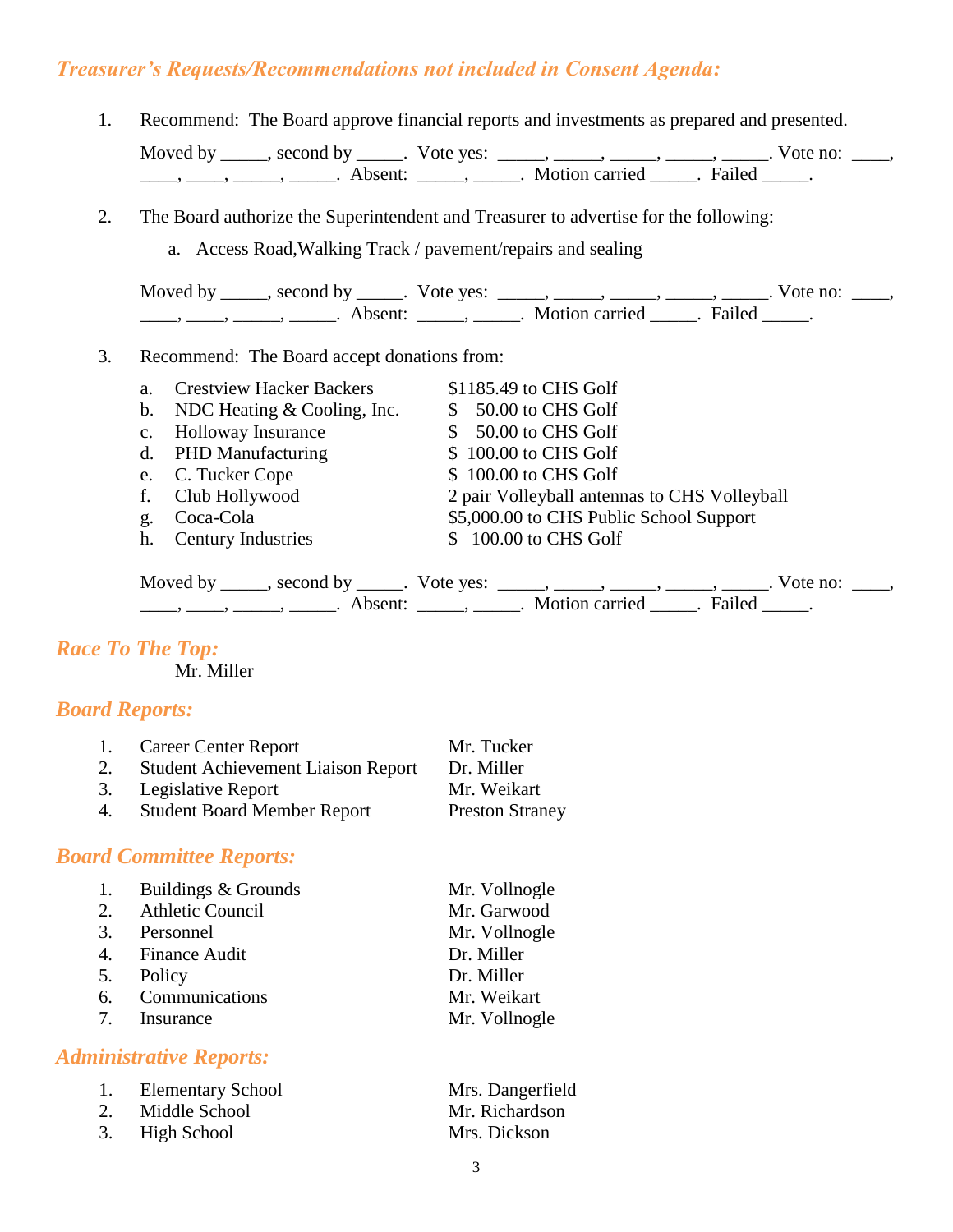- 4. Special Education Mr. Hill
- 
- 6. Lunchroom Mrs. Peddicord
- 7. Technology Mr. Miller
- 8. Transportation Mr. Floor
- 9. Maintenance Mr. Radman

**Superintendent's Report:** Mr. Dilling

5. Athletic Mr. Cusick/Mrs. Sapp

## *Superintendent's Requests/Recommendations not included in Consent Agenda:*

1. Recommend : The Board adopt the following Board Policies/Bylaws which were presented for review at the March 17, 2014 board meeting:

| <b>Policy Number</b> | <b>New/Revised/Replacement/Delete</b><br><b>Description</b>                             |            |
|----------------------|-----------------------------------------------------------------------------------------|------------|
| 0130                 | <b>Technical Corrections</b>                                                            | <b>New</b> |
| 0150                 | Appointment to JVS District Board                                                       | <b>New</b> |
| 0160                 | <b>Executive Session</b>                                                                | Revised    |
| 1422                 | Nondiscrimination & Equal Employment Opportunity                                        | Revised    |
| 1619.01              | Privacy Protections Of Self-Funded Group Health Plans                                   | <b>New</b> |
| 1623                 | Section 504/ADA Prohibition Against Dis. Discr. In Employment                           | Revised    |
| 2260                 | Nondiscrimination & Access To Equal Educ. Opportunity                                   | Revised    |
| 2260.01              | Section 504/ADA Prohibition Against Discr. Based/Disability                             | Revised    |
| 2423                 | School-To-Work Program                                                                  | Delete     |
| 3122                 | Nondiscrimination & Equal Employment Opportunity                                        | Revised    |
| 3123                 | Section 504/ADA Prohibition Against Dis. Discr. In Employment                           | Revised    |
| 3419.01              | Privacy Protections of Self-Funded Group Health Plans                                   | Revised    |
| 4122                 | Nondiscrimination & Equal Employment Opportunity                                        | Revised    |
| 4123                 | Section 504/ADA Prohibition Against Dis. Discr. In Employment                           | Revised    |
| 4419.01              | Privacy Protection of Self-Funded Group Health Plans                                    | Revised    |
| 5530.03              | <b>Student Drug Testing</b>                                                             | <b>New</b> |
| 6800                 | <b>System of Accounting</b>                                                             | <b>New</b> |
| 8210                 | School Calendar                                                                         | Revised    |
|                      | Moved by ____, second by ____. Vote yes: _____, ____, ____, ____, ____. Vote no: _____, |            |
|                      |                                                                                         |            |

2. Recommend: The Board adopt the following resolution proclaiming the month of April, 2014, as National Volunteer Month in recognition of the dedication and contributions of the many volunteers in the Crestview Local School District:

*Whereas*, the Crestview Community has the ability to inspire, equip and mobilize people to take action that provides encouragement and support to our students and our schools and,

*Whereas*, the Crestview Schools benefit from the generosity and service of many volunteers in our schools and,

*Whereas*, volunteers are vital to our future as a caning and productive nation and,

*Whereas*, the many volunteers serving our schools keep **Crestview the heart of our Community,**